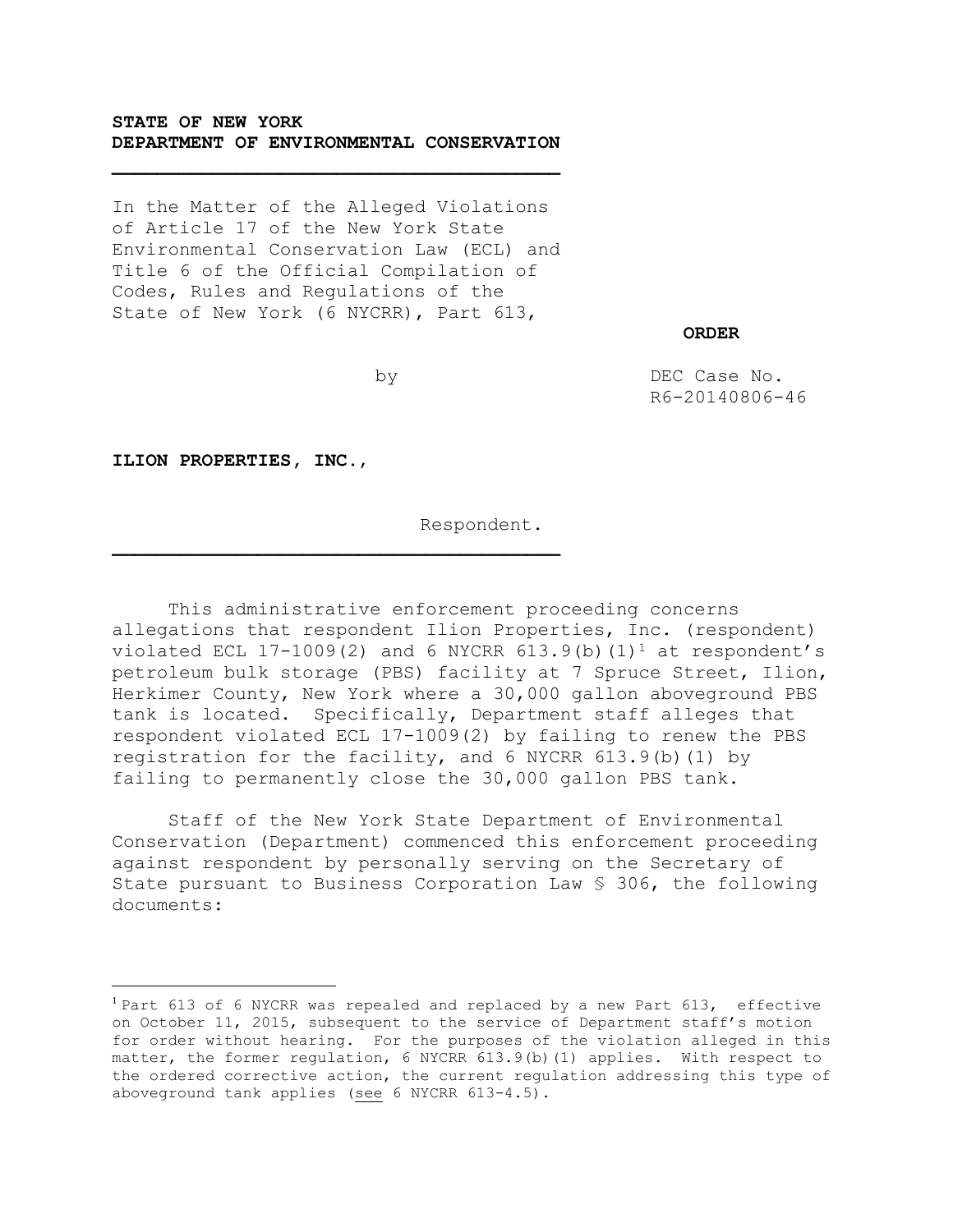- (i) Notice of Motion, dated May 12, 2015;
- (ii) Motion for Order without Hearing in lieu of complaint, dated May 12, 2015;
- (iii) Affidavit of Ronald F. Novak, P.E. (Novak Affidavit), sworn to on May 12, 2015, attaching exhibits A-I; and
- (iv) Department staff's brief, dated May 12, 2015 (Staff's Brief).

By letter dated May 26, 2015, Assistant Regional Attorney Nels G. Magnuson emailed a copy of the papers to respondent's attorney, Charles S. Warren, Esq.

Based upon these alleged violations, Department staff requests that I issue an order:

- (i) holding respondent in violation of ECL 17-1009(2) and 6 NYCRR 613.9(b)(1);
- (ii) assessing a civil penalty of not less than sixty thousand dollars (\$60,000) but not more than the maximum amount allowed by law, and suspending payment of fifty thousand dollars (\$50,000), provided that respondent complies with the order;
- (iii) directing respondent to register the PBS facility with the Department and pay the registration fees due for two registration periods, totaling one thousand dollars (\$1,000), within thirty (30) days; and
- (iv) directing respondent to permanently close the PBS facility.<sup>2</sup>

 $\overline{a}$ 

 $2$  Department staff also requests that the order reserve all rights of the Department and the State regarding civil or criminal actions for matters not specifically alleged. This proceeding is limited to those matters specifically alleged in the pleadings and language to reserve the Department or the State's rights for matters that have not been alleged in this complaint is not necessary. To the extent that causes of action arise relating to matters not specifically alleged here, Department staff may pursue those as circumstances warrant (see e.g. Matter of Galloway, Order of the Commissioner, January 16, 2015, at 5).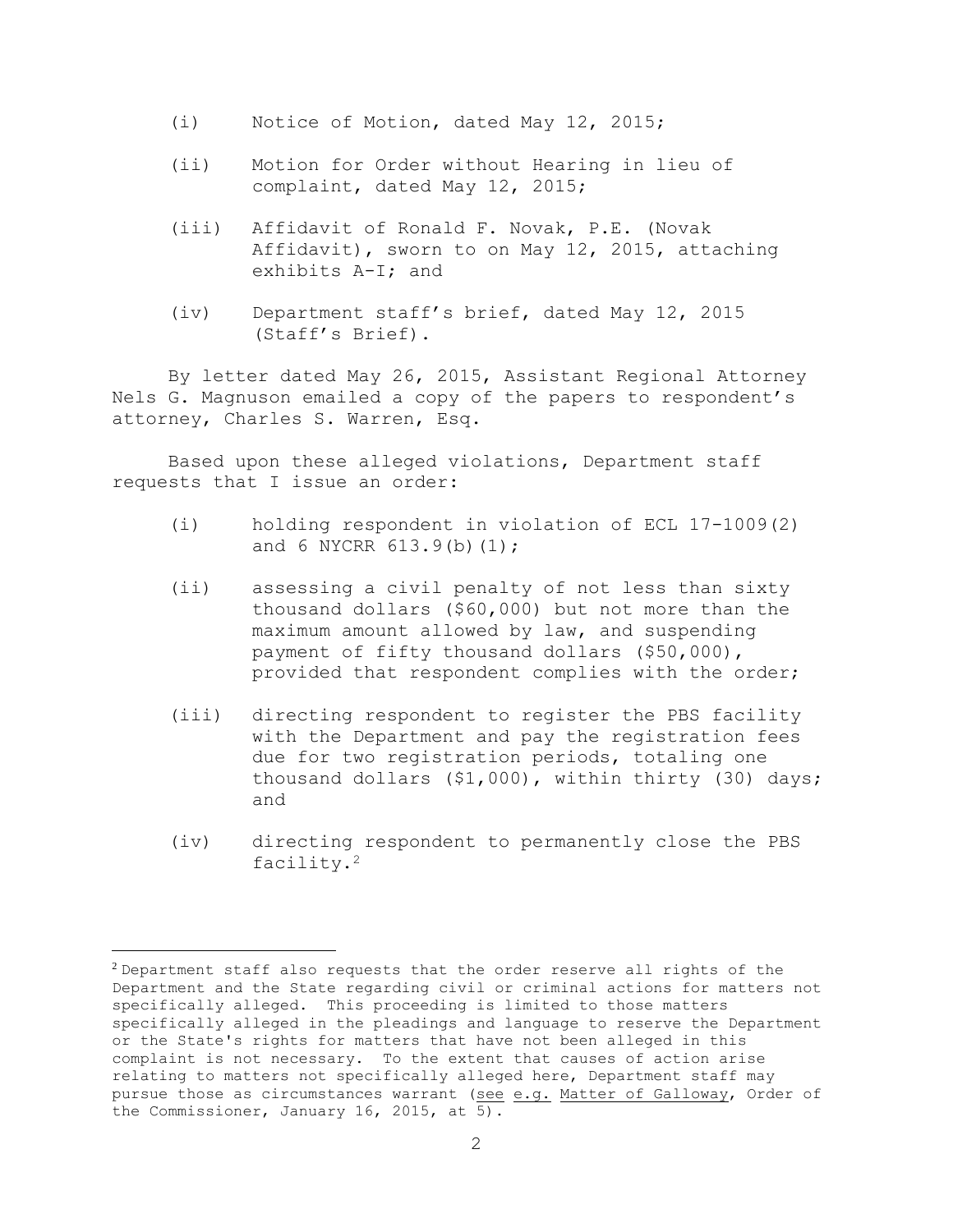Although the Office of Hearings and Mediation Services granted respondent's request for an extension until July 7, 2015 to respond to staff's motion for order without hearing, respondent did not file or serve a response to staff's motion papers. Accordingly, by letter dated August 20, 2015, Department staff requested that the matter be decided as an unopposed motion for order without hearing (see 6 NYCRR 622.12).

The matter was assigned to Administrative Law Judge (ALJ) Michael S. Caruso, who prepared the attached summary report (Summary Report). ALJ Caruso requested additional information from the parties regarding ownership of the real property and status of the corporation. Department staff and respondent provided information confirming that respondent owns the real property located at 7 Spruce Street, Ilion, New York, and is an active domestic business corporation.

ALJ Caruso concluded that respondent violated ECL 17-  $1009(2)$  and 6 NYCRR 613.9(b)(1), and recommends that I issue an order that would, in part:

- (i) assess against respondent a civil penalty of sixty thousand dollars (\$60,000), with fifty thousand dollars (\$50,000) suspended provided that respondent complies with the order;
- (ii) direct respondent to submit the payable portion of the penalty in the amount of ten thousand dollars (\$10,000) within thirty (30) days of service of the order on respondent;
- (iii) direct respondent to register the PBS facility within thirty (30) days of service of the order on respondent, and pay applicable past due registration fees; and
- (iv) direct respondent to permanently close the 30,000 gallon tank within sixty (60) days of service of the order on respondent.

I adopt the ALJ's Summary Report, subject to my comments below.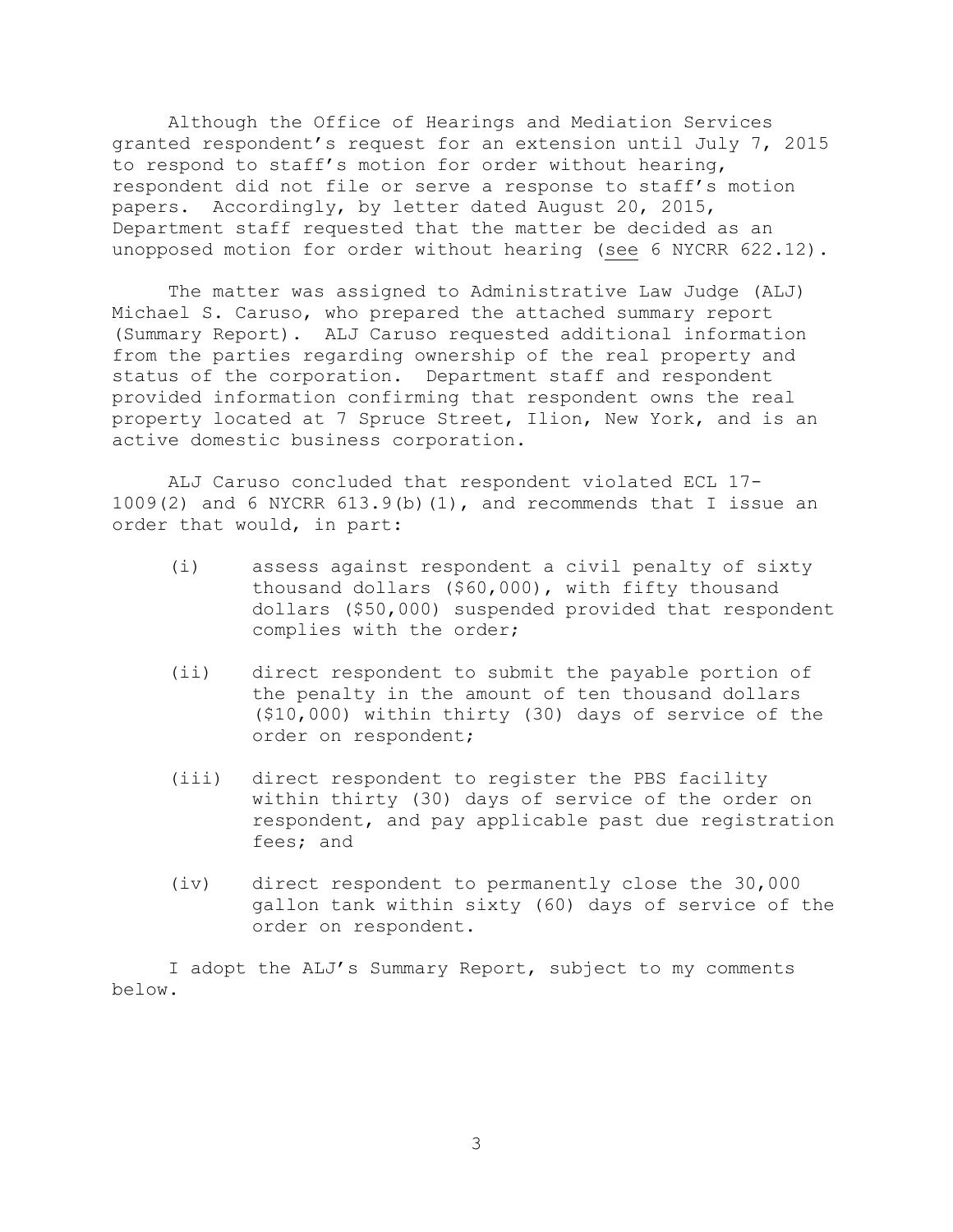#### **DISCUSSION**

### I. Liability

A motion for order without hearing in lieu of complaint is governed by the same standards as are applicable to motions for summary judgment under the CPLR (see 6 NYCRR 622.12[d]). When a motion for order without hearing is uncontested, as here, staff's motion may be granted and respondent's liability determined as a matter of law when staff supports each element of the claims alleged in the motion with evidence in admissible form. (Matter of Alvin Hunt d/b/a Our Cleaners, Decision and Order of the Commissioner, July 25, 2006, at 7 n 2.)

In this proceeding, respondent did not address the violations alleged by staff, except to state that respondent would not be able to comply with a Commissioner's order related to the PBS tank due to respondent's financial situation. Respondent did provide a financial statement demonstrating that the real property was valued at \$610,000 in 2004 (see Summary Report at 5 [Finding of Fact 4]).

Based upon my review of the record, I concur with the ALJ that staff's motion papers establish that respondent (a) failed to register and (b) failed to properly close its PBS facility located at 7 Spruce Street, Ilion, New York and, accordingly, is in violation of ECL 17-1009(2) and 6 NYCRR 613.9(b)(1).

### II. Civil Penalty

ECL 71-1929 provides for the imposition of a civil penalty of up to thirty-seven thousand five hundred (\$37,500) per day for each violation of titles 1 through 11 inclusive and title 19 of article 17, or the rules or regulations, orders or determinations promulgated pursuant thereto. Because I have held that staff has proven the two violations, the maximum civil penalty for a single day of these two violations would be seventy-five thousand dollars (\$75,000).

Staff also alleges in its motion papers that respondent has not taken steps to register the PBS facility or to permanently close the aboveground tank (see Novak Affidavit ¶ 11; see also id.  $\text{I}$  8 [Department staff inspection on June 17, 2014]).

In calculating the maximum penalty, using the date of Department staff's notice of violation (July 8, 2014) as the "starting point" and using the date of staff's service of papers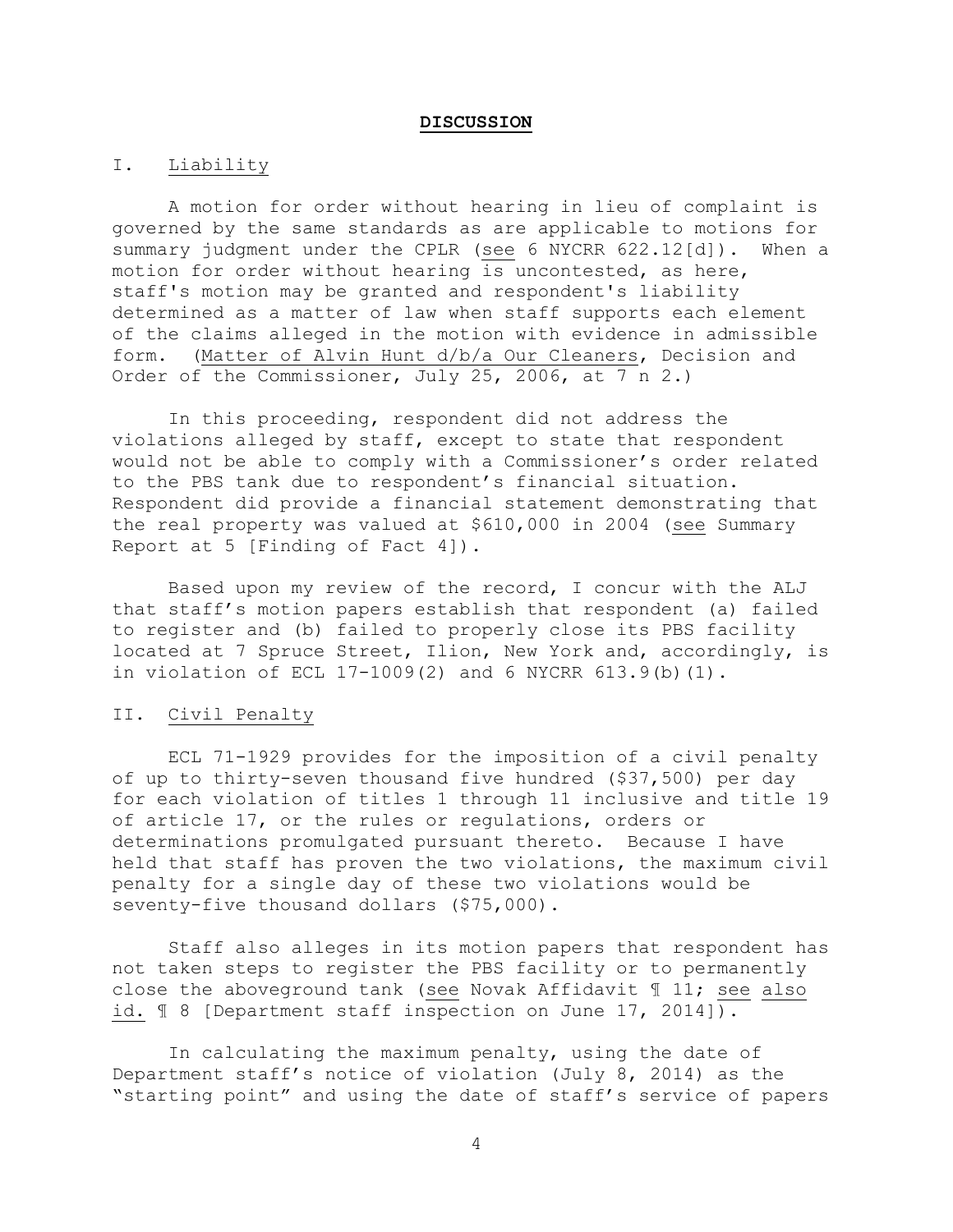upon respondent (May 18, 2015) as the ending date, the maximum civil penalty would exceed twenty-three million dollars.

Staff's papers discuss the issues to be considered in setting a civil penalty, including (i) application of the Department's Petroleum Bulk Storage Inspection Enforcement Policy (DEE-22) and Civil Penalty Policy (DEE-1); and (ii) staff's attempts to resolve the matter with respondent. Staff seeks a civil penalty of not less than sixty thousand dollars (\$60,000), with fifty thousand dollars (\$50,000) suspended, provided that respondent complies with this order.

The statutory penalty in ECL 71-1929 that applies to the regulatory provisions that respondent violated and the multiyear time period involved fully support a civil penalty of sixty thousand dollars (\$60,000). The ALJ's recommended penalty of sixty thousand dollars (\$60,000), with fifty thousand dollars (\$50,000) suspended, provided that respondent complies with this order, is authorized on the record of this proceeding. Suspending a substantial portion of the penalty to provide respondent an incentive for complying with this order in a timely manner is appropriate.<sup>3</sup>

### III. Remedial Relief

 $\overline{a}$ 

Staff has requested that I order respondent to register the PBS facility within thirty (30) days and permanently close the tank within sixty (60) days. Both of these requests are reasonable and appropriate. The tank has been out of service and unregistered for a number of years. Furthermore, the tank contains approximately ten thousand (10,000) gallons of fuel oil, which should be removed and handled properly as expeditiously as possible. Respondent shall provide Department staff with proof of the permanent closure of the tank and the proper handling of the fuel oil that the tank currently contains.

<sup>3</sup> In reviewing staff's brief, I concur with the ALJ that, although the amount requested is authorized, the methodology that staff used to calculate that amount needs to be revised. As the ALJ discusses, staff should have first established the total amount of the civil penalty, and then determined what portion of that total amount, if any, should be suspended (see Summary Report at 9). I also reject staff's use of the "not less than" phrasing in its civil penalty request. Staff's papers do not provide any analysis to assist me in deciding whether to increase the assessed civil penalty above \$60,000, or to determine what an appropriate increase would be. Merely using the phrase "not less than \$60,000" is insufficient to guide me in assessing a specific civil penalty appropriate to the facts of this case, particularly where, as here, the motion for order without hearing is unopposed.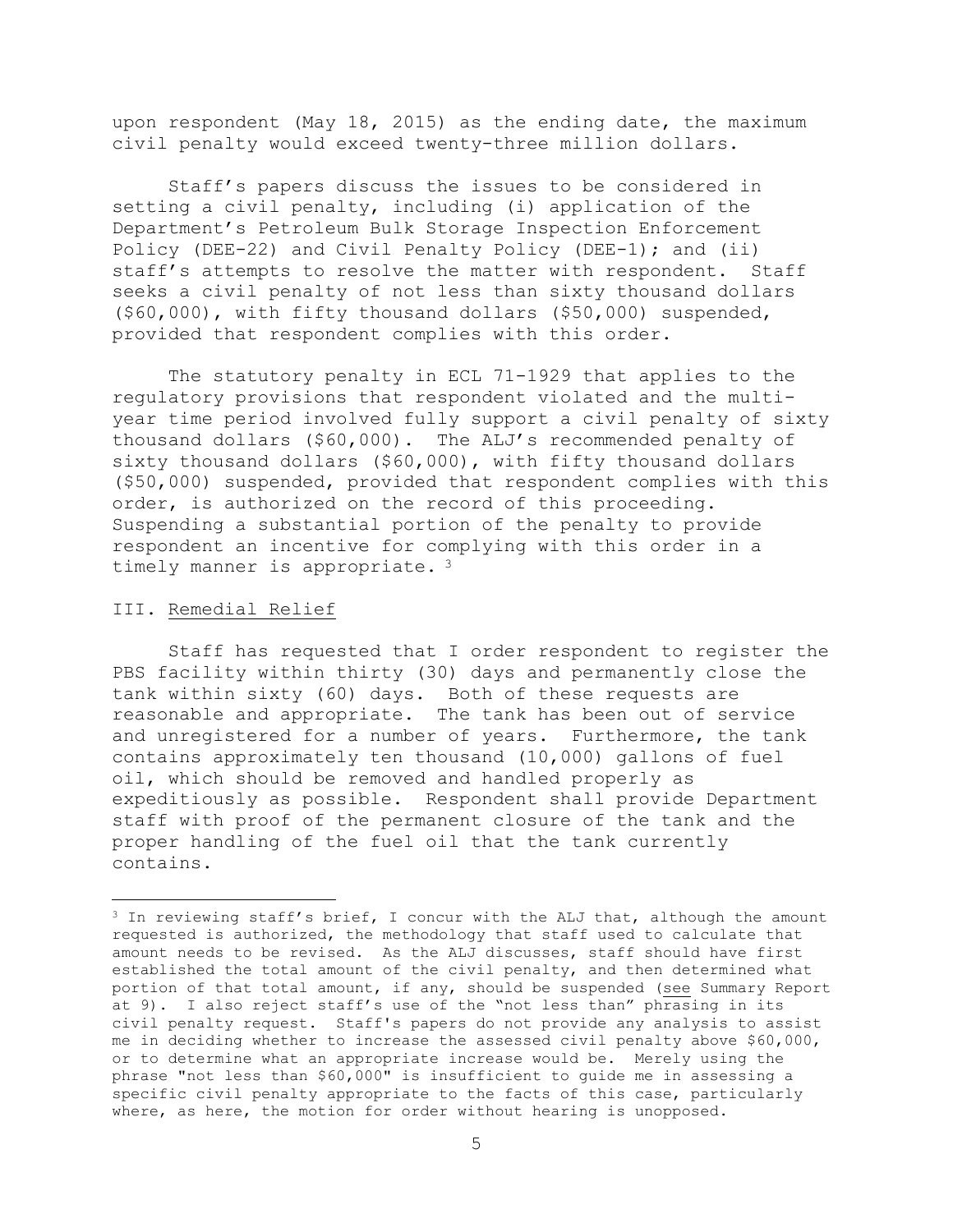**NOW, THEREFORE,** having considered this matter and being duly advised, it is **ORDERED** that:

- I. Pursuant to 6 NYCRR 622.12, Department staff's motion for order without hearing is granted.
- II. Respondent Ilion Properties, Inc. is adjudged to have violated ECL 17-1009(2) by failing to renew the registration of its petroleum bulk storage facility located at 7 Spruce Street, Ilion, New York on or before July 21, 2009.
- III. Respondent Ilion Properties, Inc. is adjudged to have violated 6 NYCRR (former) 613.9(b)(1) by failing to permanently close the 30,000 gallon aboveground tank that is out of service.
- IV. Respondent Ilion Properties, Inc. is assessed a civil penalty of sixty thousand dollars (\$60,000) for the violations set forth in paragraphs "II" and "III" of this Order, with payment of fifty thousand dollars (\$50,000) of the penalty suspended, conditioned upon respondent's compliance with the provisions of this Order. Within thirty (30) days of service of this Order upon respondent Ilion Properties, Inc., respondent shall pay the nonsuspended portion of the civil penalty (that is, ten thousand dollars [\$10,000]) by certified check, cashier's check or money order made payable to the "New York State Department of Environmental Conservation."
- V. The penalty payment shall be sent to the following address:

Office of General Counsel NYSDEC Region 6 317 Washington Street Watertown, New York 13601 Attention: Nels G. Magnuson, Esq.

VI. Within thirty (30) days of service of this Order upon respondent Ilion Properties, Inc., respondent shall submit a complete petroleum bulk storage registration application for the facility, together with the applicable registration fees of one thousand dollars (\$1,000) for two registration periods (these registration fees are in addition to the civil penalties set forth in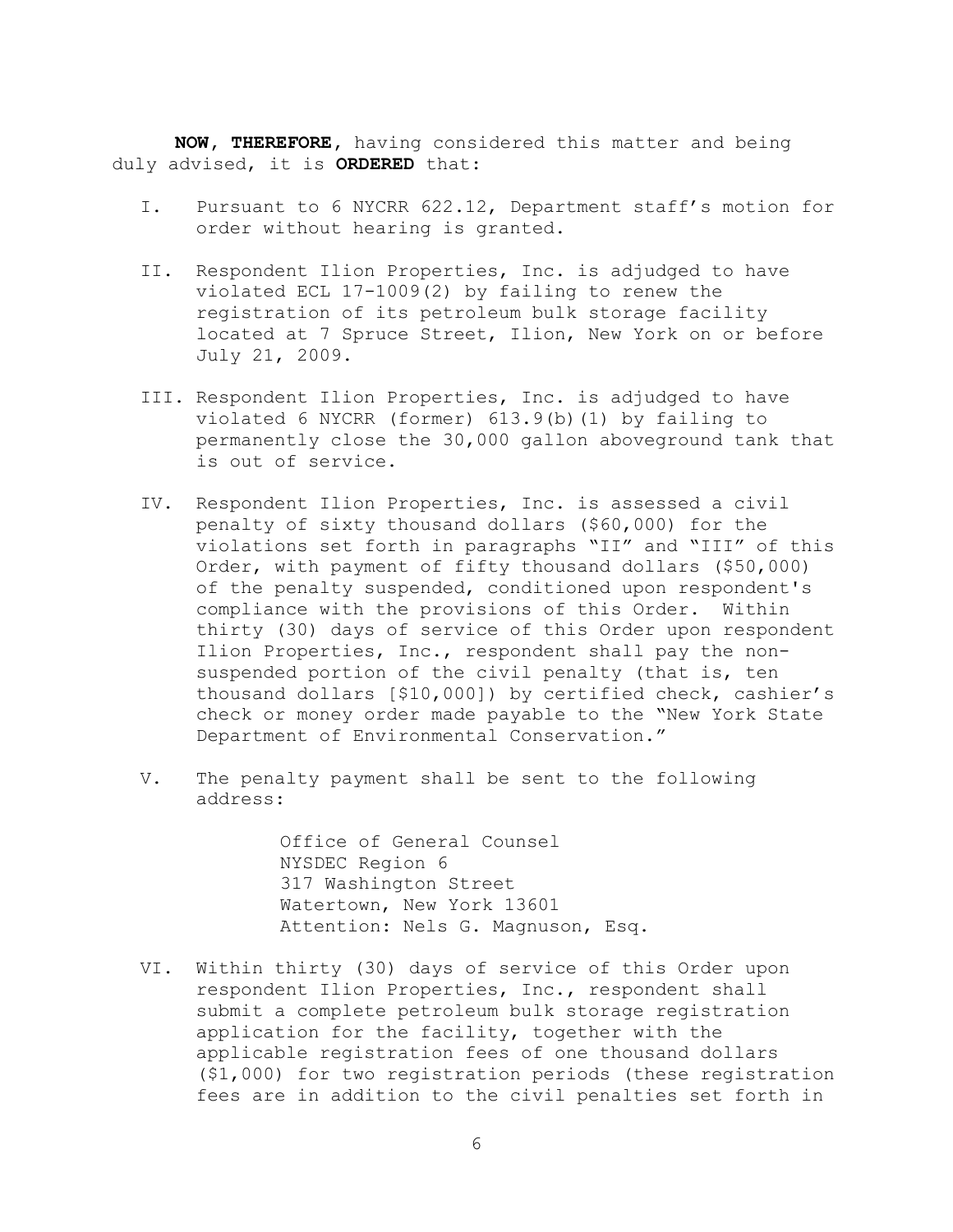paragraph "IV" and of this Order, and must be submitted by separate check, also made payable to the "New York State Department of Environmental Conservation").

- VII. Within sixty (60) days of service of this Order upon respondent Ilion Properties, Inc., respondent shall permanently close the 30,000 gallon aboveground petroleum bulk storage tank at its facility in accordance with 6 NYCRR 613-4.5 and submit proof to the Department of permanent closure of the tank and the appropriate handling of the fuel that the tank currently contains.
- VIII. The facility petroleum bulk storage registration application, applicable registration fees, and proof of permanent closure shall be sent to the following address:

Mr. Ronald F. Novak, P.E. Regional PBS Supervisor NYSDEC Region 6 317 Washington Street Watertown, New York 13601.

- IX. Should respondent fail to pay the non-suspended portion of the civil penalty, fail to submit the registration application and the applicable fees, or fail to complete the corrective action set forth in paragraphs "VI" and "VII" of this Order to Department staff's satisfaction, or otherwise fails to comply with any other term or condition of this Order, the suspended portion of the penalty (that is, fifty thousand dollars [\$50,000] shall become immediately due and payable upon Department staff's demand, and shall be submitted in the same form and to the same address as the non-suspended portion of the penalty.
- X. All communications from respondent to Department staff concerning this Order shall be directed to Ronald F. Novak, P.E., at the address set forth in paragraph "VIII" of this Order.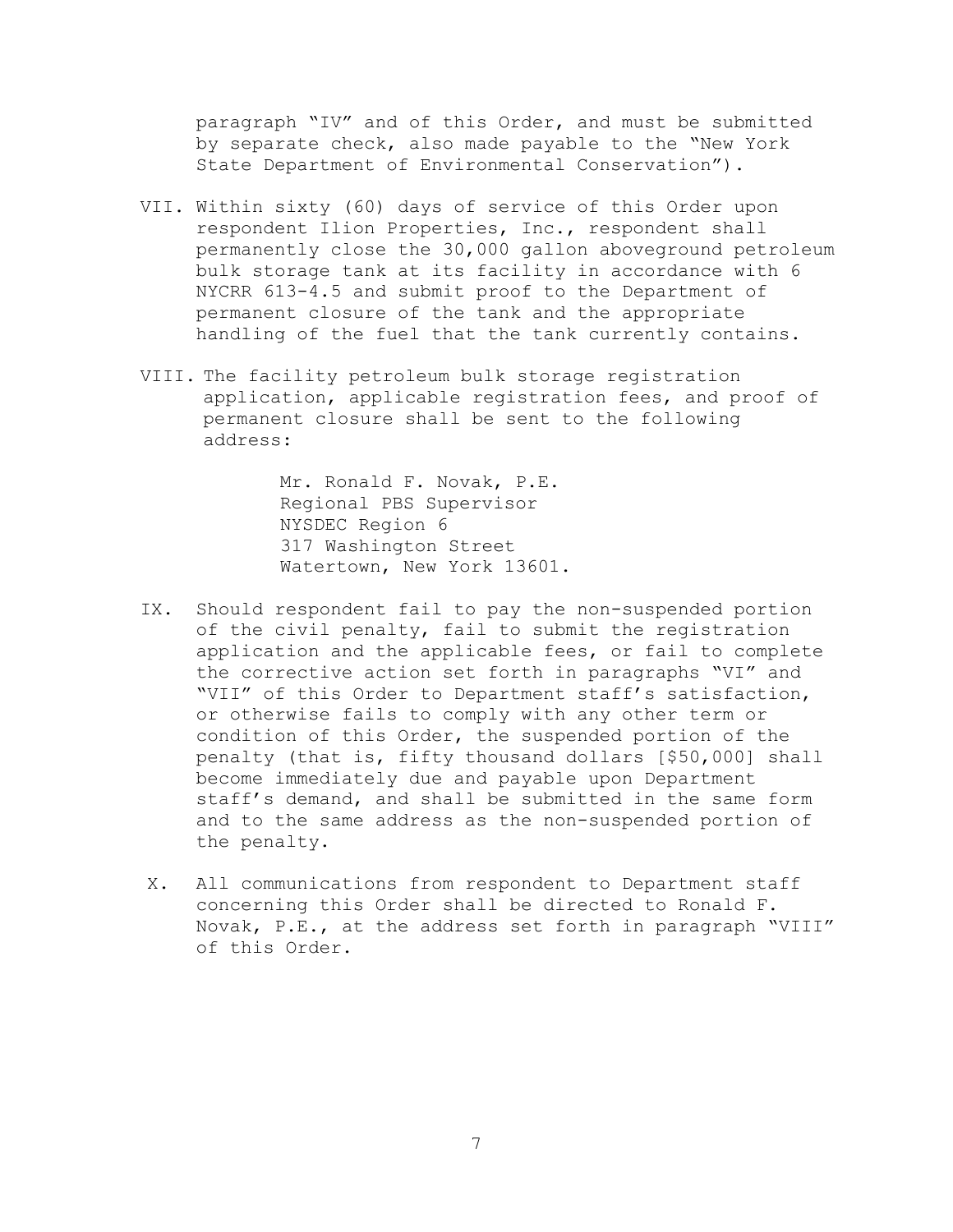XI. The provisions, terms, and conditions of this Order shall bind respondent Ilion Properties, Inc. and its agents, successors, and assigns, in any and all capacities.

> For the New York State Department of Environmental Conservation

> > /s/

 $By:$ 

Basil Seggos Commissioner

Dated: Albany, New York June 27, 2016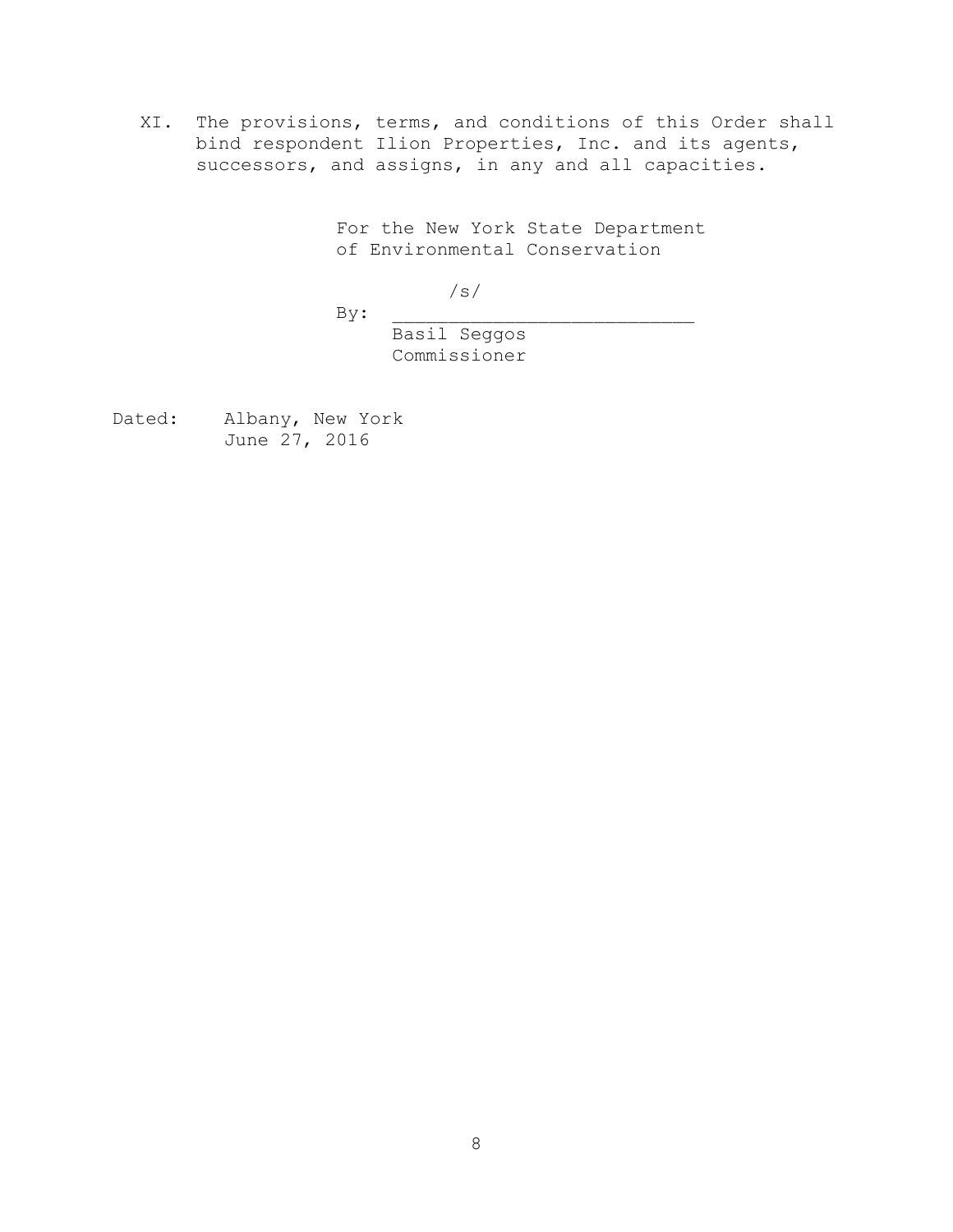# **STATE OF NEW YORK DEPARTMENT OF ENVIRONMENTAL CONSERVATION**

In the Matter of the Alleged Violations of Article 17 of the New York State Environmental Conservation Law (ECL) and Title 6 of the Official Compilation of Codes, Rules and Regulations of the State of New York (6 NYCRR), Part 613,

**SUMMARY REPORT ON MOTION FOR ORDER WITHOUT HEARING**

 DEC Case No. R6-20140806-46

by

**ILION PROPERTIES, INC.**,

#### Respondent.

Appearances of Counsel:

-- Edward F. McTiernan, Deputy Commissioner and General Counsel (Nels G. Magnuson, Assistant Regional Attorney, of counsel), for staff of the Department of Environmental Conservation

-- Kramer Levin Naftalis & Frankel LLP, (Charles S. Warren, of counsel), for respondent Ilion Properties, Inc.

### Proceedings

By notice of motion for order without hearing in lieu of complaint dated May 12, 2015, staff of the New York State Department of Environmental Conservation (DEC or Department) commenced this enforcement proceeding against respondent Ilion Properties, Inc. (respondent) for alleged violations of ECL article 17 and 6 NYCRR part 613. On May 18, 2015, Department staff served its notice of motion and supporting statements and exhibits on the respondent by personally serving the Secretary of State pursuant to Business Corporation Law § 306. By letter dated May 26, 2015, Assistant Regional Attorney Nels G. Magnuson emailed a copy of the papers to respondent's attorney, Charles S. Warren, Esq.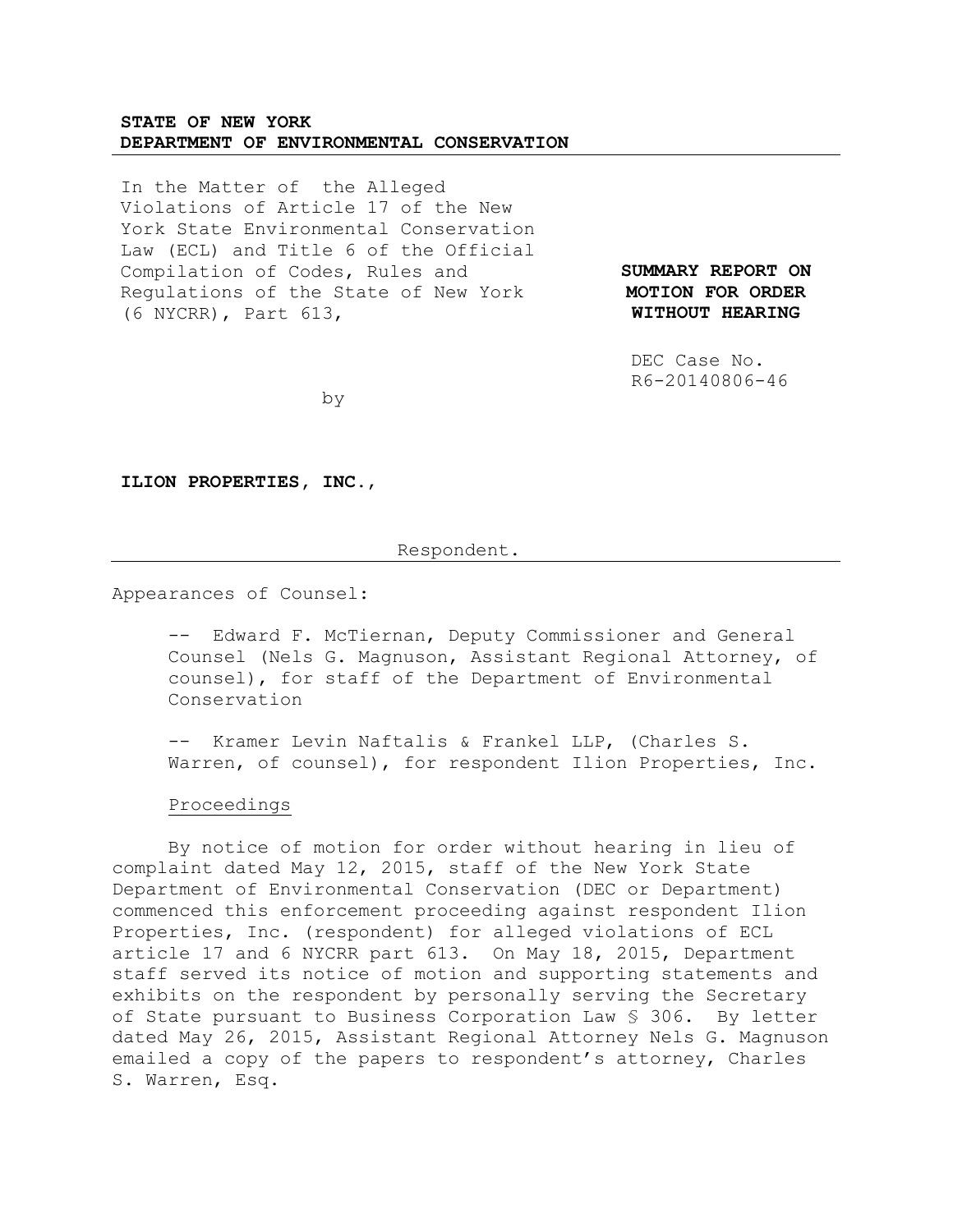By letter dated May 27, 2015 to attorney Magnuson and Chief Administrative Law Judge (CALJ) James McClymonds, respondent's attorney requested that the deadline for respondent to file a response to staff's motion be extended to July 7, 2015. Department staff advised CALJ McClymonds that staff had no objection to the request. Upon the consent of the parties, the CALJ granted the extension on May 28, 2015.

On August 20, 2015, Department staff advised the CALJ that staff had not received a response to its motion and requested that the motion be granted. Respondent's attorney was copied on the letter. By letter dated August 26, 2015, CALJ McClymonds advised the parties that the matter had been assigned to me.

By letter dated September 17, 2015, I requested further information from the parties regarding respondent's ownership of the site and corporate status. Under cover letter and affidavit dated September 21, 2015, Department staff, responded to my request. By letter dated October 1, 2015, Charles S. Warren, Esq. (Warren Letter), attorney for respondent, responded to my request. Respondent Ilion Properties, Inc. has not otherwise responded to the staff's motion or addressed the violations alleged, and the time to do so has passed.

The record closed on October 5, 2015.

# Staff's Charges

Department staff's motion for order without hearing consists of the notice of motion; motion for order without hearing; affidavit of Ronald F. Novak, P.E., DEC Environmental Engineer 2 (Novak Affidavit); and Department staff's brief, all dated May 12, 2015. The Novak Affidavit has the following exhibits attached:

|  | Exhibit A - Deed conveying 7 Spruce Street, Ilion, New York |
|--|-------------------------------------------------------------|
|  | to Ilion Properties, Inc., dated July 31, 1986;             |
|  | Exhibit B - Petroleum Bulk Storage (PBS) Application from   |
|  | Duofold, Inc. for the facility located at 7                 |
|  | Spruce Street, Ilion, New York, dated December              |
|  | 31, 1986;                                                   |
|  | Exhibit C - PBS Registration Certificate issued to Duofold, |
|  | Inc. for 30,000 gallon tank located at 7 Spruce             |
|  | Street, Ilion, New York, issued June 5, 1987,               |
|  | with expiration date of June 5, 1992;                       |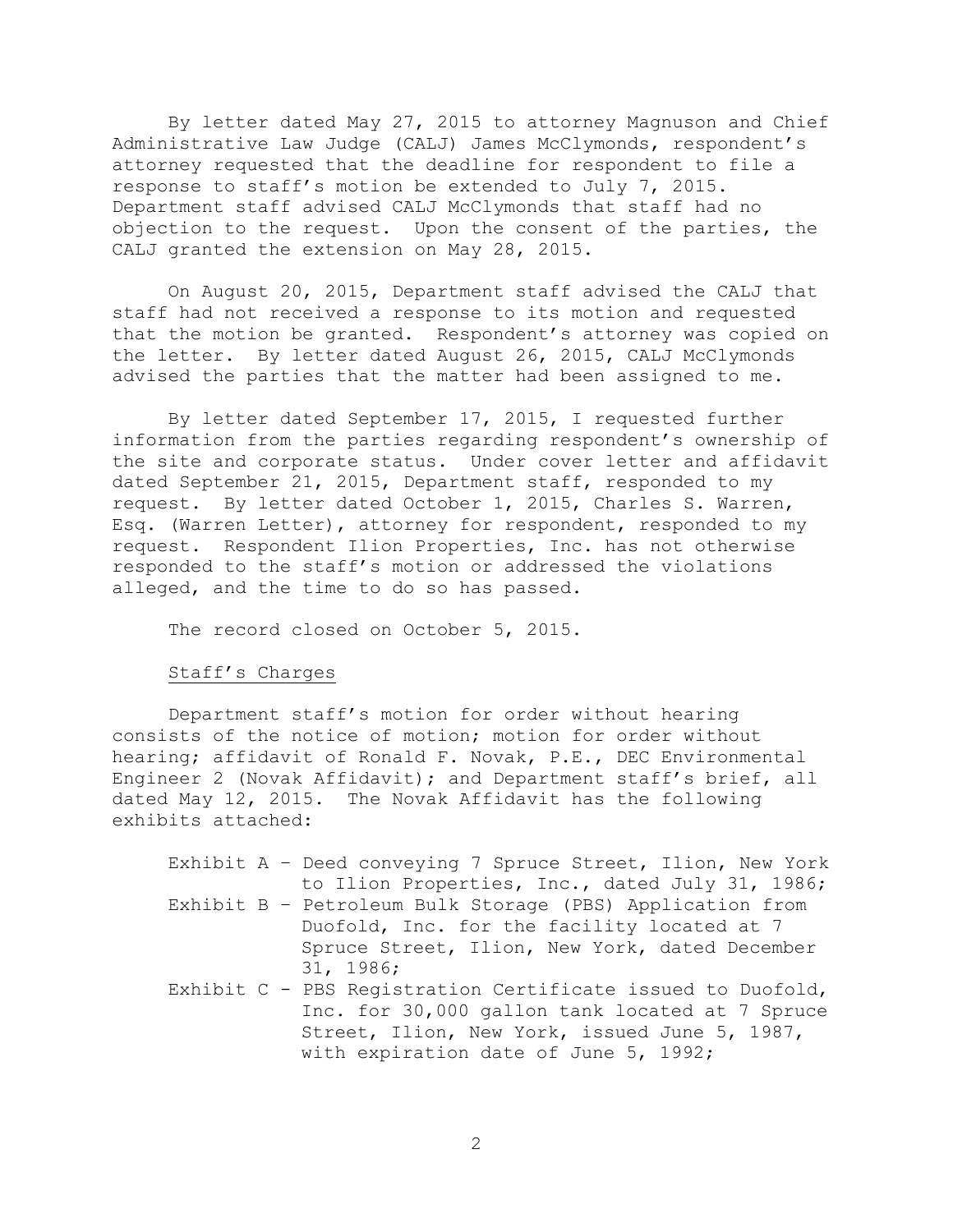- Exhibit D PBS Application from J.E. Morgan Knitting Mills, Inc. for the facility located at 7 Spruce Street, Ilion, New York, dated June 16, 1997;
- Exhibit E PBS Registration Certificate issued to J.E. Morgan Knitting Mills, Inc. for 30,000 gallon tank located at 7 Spruce Street, Ilion, New York, issued July 18, 1997, with expiration date of June 5, 2002;
- Exhibit F PBS Program Facility Information Report for facility located at 7 Spruce Street, Ilion, New York, generated April 29, 2015;
- Exhibit G Notice of Violation dated July 8, 2014, with Inspection Form, dated June 17, 2014 attached;
- Exhibit H Response to Notice of Violation from Respondent's attorney, Charles S. Warren, dated August 5, 2014; and
- Exhibit I Correspondence from respondent's consultant, Barton & Loguidice, D.P.C., dated September 5, 2014, with three estimates to close the 30,000 gallon aboveground PBS tank.

In response to my request for additional information, Department staff filed and served the affidavit of Nels G. Magnuson (Magnuson Affidavit), sworn to September 21, 2015, with the following exhibits attached:

Exhibit J – Herkimer County Property Description Report For: 7 Spruce St, Municipality of Village of Ilion, German Flatts, dated September 21, 2015. Exhibit K - NYS Department of State Entity Information, dated September 21, 2015.

Department staff also filed an affidavit of service on the Secretary of State, sworn to on May 18, 2015.

Department staff alleges that respondent violated ECL 17- 1009(2) by failing to renew the PBS registration for the facility and 6 NYCRR  $613.9(b)(1)^1$  by failing to permanently close the 30,000 gallon aboveground PBS tank. Based upon these alleged violations, Department staff seeks an order:

(1) finding respondent in violation of ECL 17-1009(2) and 6 NYCRR 613.9(b)(1);

i<br>L

<sup>&</sup>lt;sup>1</sup> Effective October 11, 2015, 6 NYCRR parts 612, 613 and 614 were repealed and replaced by new part 613. Section 613-4.5 now covers out-ofservice aboveground PBS tanks and closure. The violation of 6 NYCRR 613.9(b)(1) would now be a violation of 6 NYCRR  $613-4.5$ (a)(3) and (b).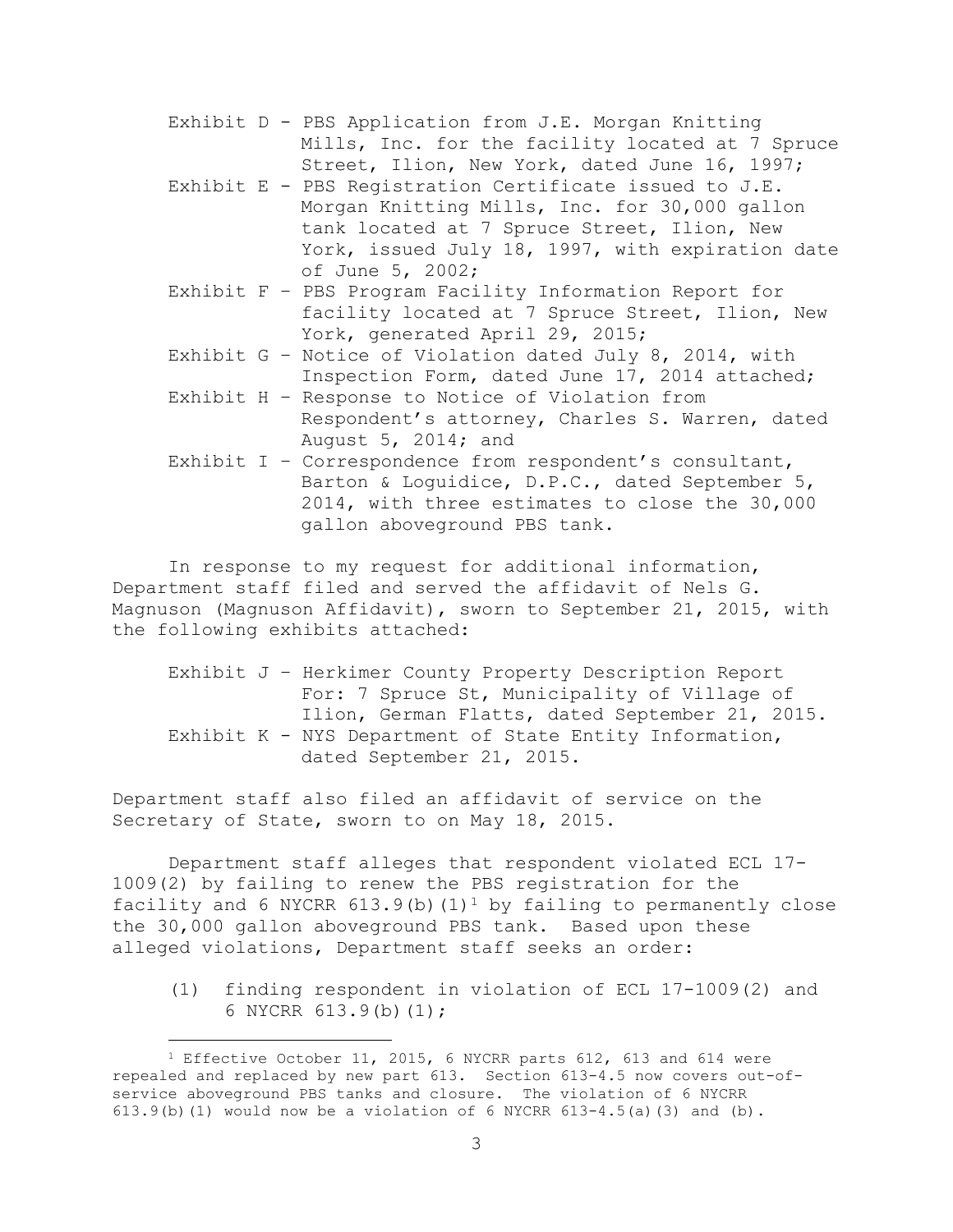- (2) assessing a penalty of not less than \$60,000 and suspending payment of \$50,000, provided respondent complies with the order;
- (3) ordering respondent to register the PBS facility and pay the registration fees due from 2008 to date; and
- (4) ordering respondent to permanently close the 30,000 gallon aboveground PBS tank.

# Respondent's Position

In response to my request for additional information, respondent's attorney confirmed that respondent owns the real property located at 7 Spruce Street, Ilion, New York, and is still an active domestic business corporation. Mr. Warren also stated that due to respondent's "precarious financial position, the company is not in a position to comply with the Department's order relating to the aboveground storage tank." (Warren Letter at 2.)

Mr. Warren also stated that the real property is the sole asset of the company. The following were attached to the Warren Letter:

- Result of deed search for the real property located at 7 Spruce Street, Ilion, New York.
- Financial Statement/Corporation of Ilion Properties, Inc. dated October 13, 2014.
- Respondent's tax returns for 2011, 2012, and 2013 comprised of IRS Forms 1120, 4626 and 8916-A for each tax year.

Respondent did not otherwise address staff's motion or the violations alleged by Department staff.

#### **FINDINGS OF FACT**

- 1. Respondent Ilion Properties, Inc. is the owner of a PBS facility having a capacity of over 1,100 gallons located at 7 Spruce Street, Ilion, New York 13357 (facility). In particular, PBS tank number 1 at the facility has a capacity of 30,000 gallons and is located aboveground. (Novak Affidavit at ¶¶ 4, 5 and 8, Exhibits A and B; Magnuson Affidavit ¶¶ 5 and 6, Exhibit J; Warren Letter, Result of deed search.)
- 2. Respondent is an active domestic business corporation in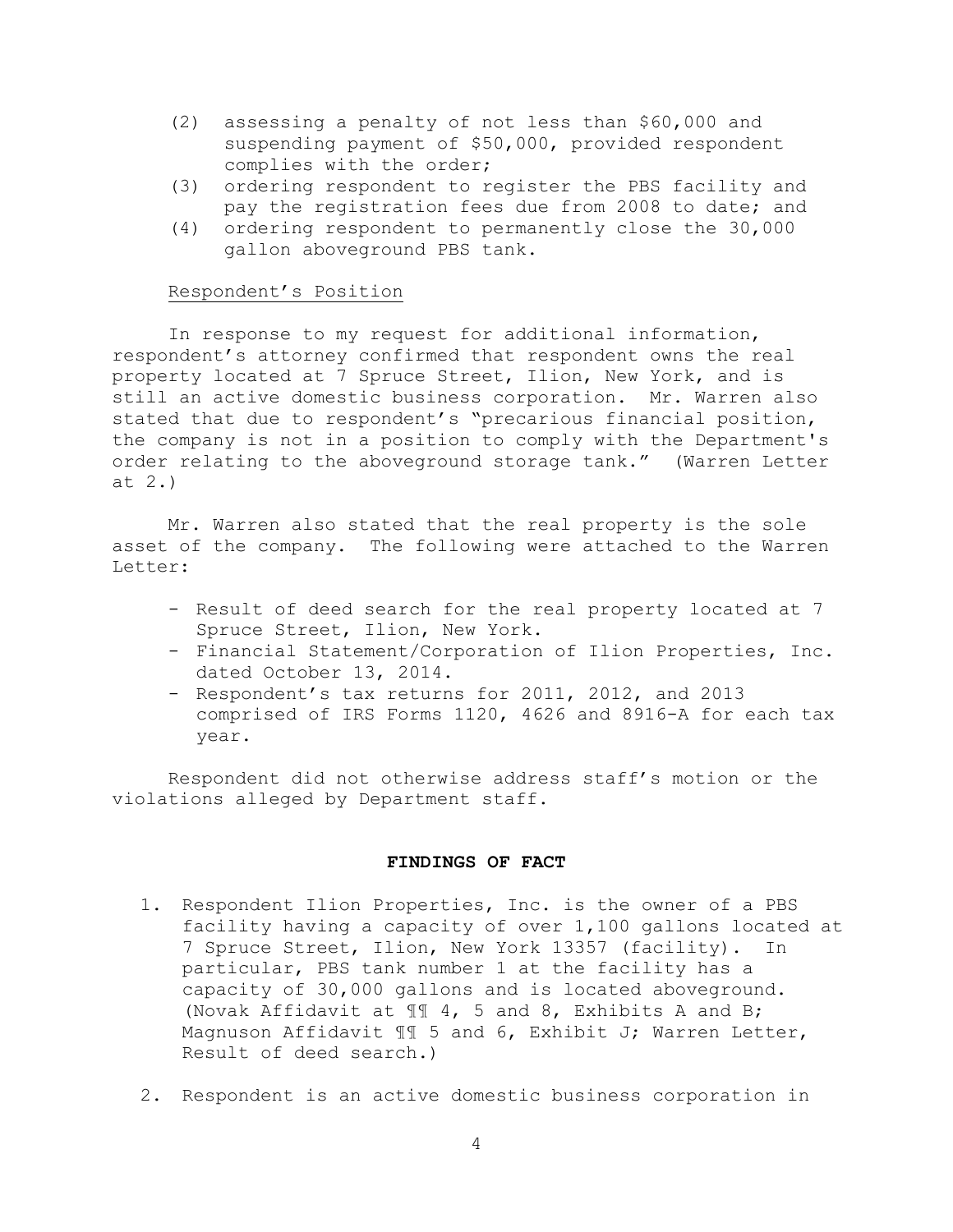the State of New York. (Magnuson Affidavit at ¶ 7, Exhibit K; Warren Letter.)

- 3. On July 31, 1986, Duofold, Inc., by deed, transferred all right, title and interest in the facility to respondent Ilion Properties, Inc., the facility's current owner. This deed is recorded in the Office of the Herkimer County Clerk at Book 712 Page 293. (Novak Affidavit at ¶ 5, Exhibit A; Magnuson Affidavit at ¶ 6, Exhibit J; Warren Letter, Result of deed search.)
- 4. In 2004, the real property was valued at \$610,000. (Warren Letter, Financial Statement/Corporation at 8  $[T 22]$ .)
- 5. On January 5, 1987, the Department received an application from Duofold, Inc., the facility operator, to register the facility. (Novak Affidavit at ¶ 6, Exhibit B.)
- 6. On June 5, 1987, the Department issued PBS Registration Certificate No. 300357 to Duofold, Inc. the operator of the facility at that time. This registration expired on June 5, 1992. (Novak Affidavit at ¶ 6, Exhibit C.)
- 7. On July 10, 1997, the Department received a renewal application from J.E. Morgan Knitting Mills Inc., the facility owner, to register the facility. <sup>2</sup> (Novak Affidavit at ¶ 7, Exhibit D.)
- 8. On July 18, 1997, the Department issued PBS Registration Certificate No. 6-300357 to J.E. Morgan Knitting Mills Inc. This registration expired on June 5, 2002. (Novak Affidavit at ¶ 7, Exhibit E.)
- 9. The Department has not received an application for renewal of the PBS registration since the July 10, 1997 application for the renewal registration that expired on June 5, 2002. (Novak Affidavit at ¶ 7, Exhibits D, E and  $F.$ )
- 10. Ronald F. Novak is an environmental engineer employed in the Department's Division of Environmental Remediation as

i<br>L

<sup>2</sup> Prior to July 21, 2008, the owner of real property on which a PBS facility was located was not required to register the facility. The owner of the facility or business, such as J.E. Morgan Knitting Mills Inc., registered the facility. (See Matter of James B. Vock, Inc., Order of the Commissioner, October 25, 2012 at 4.)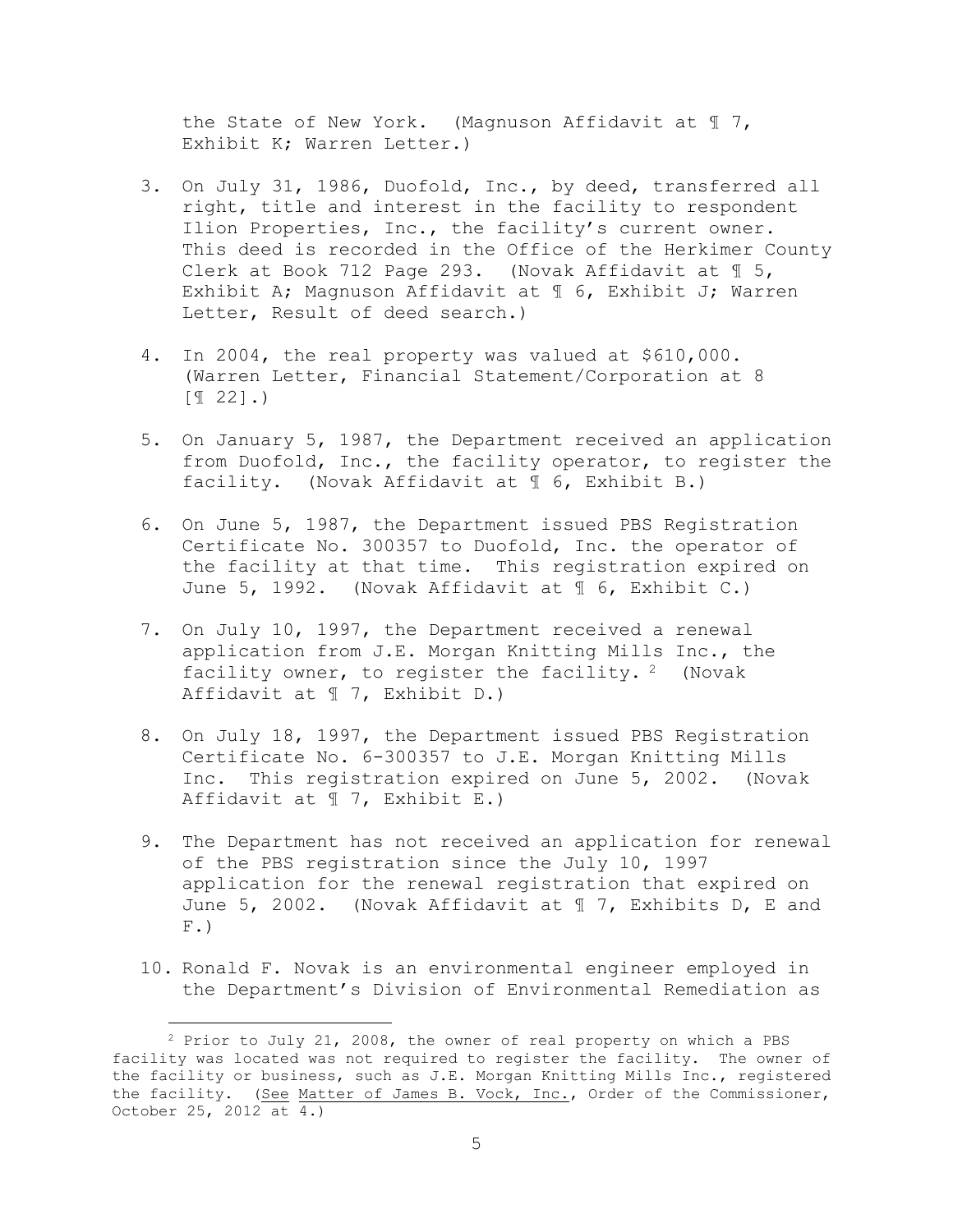the Regional Bulk Storage Supervisor in DEC Region 6. (Novak Affidavit at ¶ 2.)

- 11. Since at least December 31, 1986, the facility consisted of one aboveground 30,000 gallon PBS tank. (Novak Affidavit at ¶ 8.)
- 12. Mr. Novak inspected the PBS facility located at 7 Spruce Street, Ilion, New York on June 17, 2014 and observed the 30,000 gallon aboveground PBS tank. The tank was not in use. (Novak Affidavit at ¶ 8.)
- 13. As a result of the inspection, Mr. Novak issued a notice of violation to respondent dated July 8, 2014. The notice advised respondent that the PBS facility was in violation of several sections of the PBS regulations, including for purposes of staff's motion, the registration information is not current and valid; and the out of service PBS tank had not been properly and permanently closed. (Novak Affidavit at ¶ 8, Exhibit G.)
- 14. By letter dated August 5, 2014, respondent's attorney advised Mr. Novak "that the tank must be closed in accordance with the regulations. Ilion Properties Inc. is prepared to take the necessary steps to properly close the tank and make the necessary filings." (Novak Affidavit at ¶ 9, Exhibit H.)
- 15. By letter dated September 5, 2014, Barton & Loguidice, D.P.C. advised Mr. Novak that it had been retained to assist respondent in addressing the notice of violation and provided copies of three estimates from environmental remediation contractors to permanently close the tank. An estimated 10,000 gallons of No. 6 fuel oil remain in the tank. (Novak Affidavit at ¶ 10, Exhibit I.)
- 16. To date, neither respondent nor its representatives have taken steps to register the PBS facility or permanently close the tank. (Novak Affidavit at  $\mathbb I$  11, Exhibit F.)
- 17. To date, the respondent has not produced any evidence of corrective action with respect to these violations of the PBS regulations.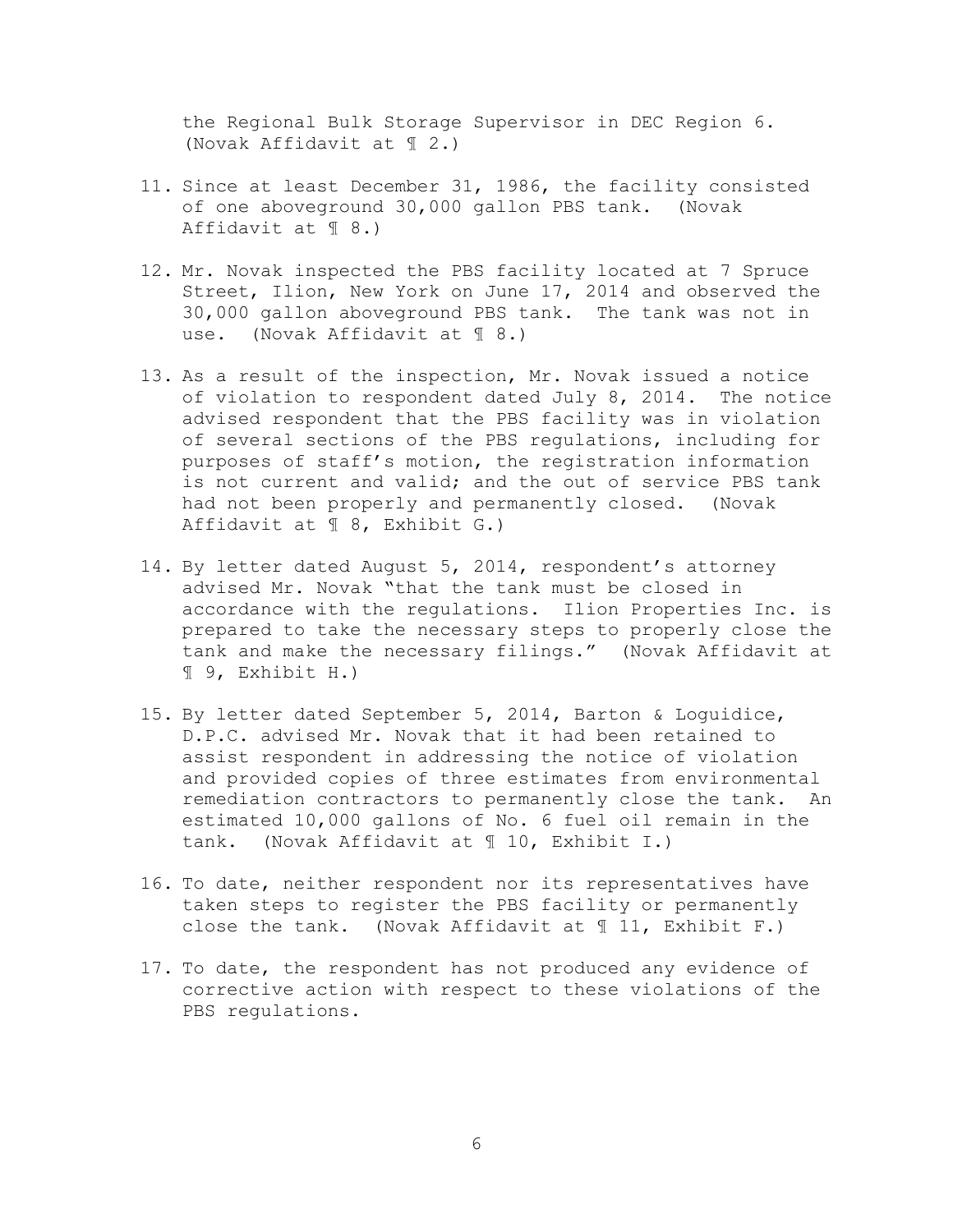#### **DISCUSSION**

Section 622.12 of 6 NYCRR provides for an order without hearing when upon all the papers and proof filed, the cause of action or defense is established sufficiently to warrant granting summary judgment under the CPLR in favor of any party. "Summary judgment is appropriate when no genuine, triable issue of material fact exists between the parties and the movant is entitled to judgment as a matter of law." (Matter of Frank Perotta, Partial Summary Order of the Commissioner, January 10, 1996, at 1, adopting ALJ Summary Report.) CPLR 3212(b) provides that a motion for summary judgment shall be granted, "if, upon all the papers and proof submitted, the cause of action or defense shall be established sufficiently to warrant the court as a matter of law in directing judgment in favor of any party." Once the moving party has put forward a prima facie case, the burden shifts to the non-movant to produce sufficient evidence to establish a triable issue. (Matter of Locaparra, Commissioner's Decision and Order, June 16, 2003.) In addition, where, as here, the motion for order without hearing is served in lieu of complaint, the motion constitutes the complaint in this matter.

Prior to July 21, 2008, the owner of real property on which a PBS facility was located was not required to register the facility. When the law was amended in 2008, the real property owner was required to register the facility within one year of becoming subject to the registration requirements (see ECL 17- 1009[4]). Here, respondent owned the real property before the July 21, 2008 effective date of the amendment. At the time of the amendment, the facility was unregistered. Accordingly, respondent was required to register the facility no later than July 21, 2009.

Pursuant to 6 NYCRR § 622.12(a), staff has supported its motion for an order without hearing with an affidavit from an environmental engineer that describes the violations of the PBS regulations. Department staff's proof presents a prima facie case demonstrating that respondent's PBS Certificate No. 6- 300357 expired on June 5, 2002, and respondent failed to renew the registration of its petroleum bulk storage facility located at 7 Spruce Street, Ilion, New York, in violation of ECL 17- 1009(2). Staff's proof also demonstrates that respondent has not properly closed the 30,000 gallon aboveground PBS tank located at the address.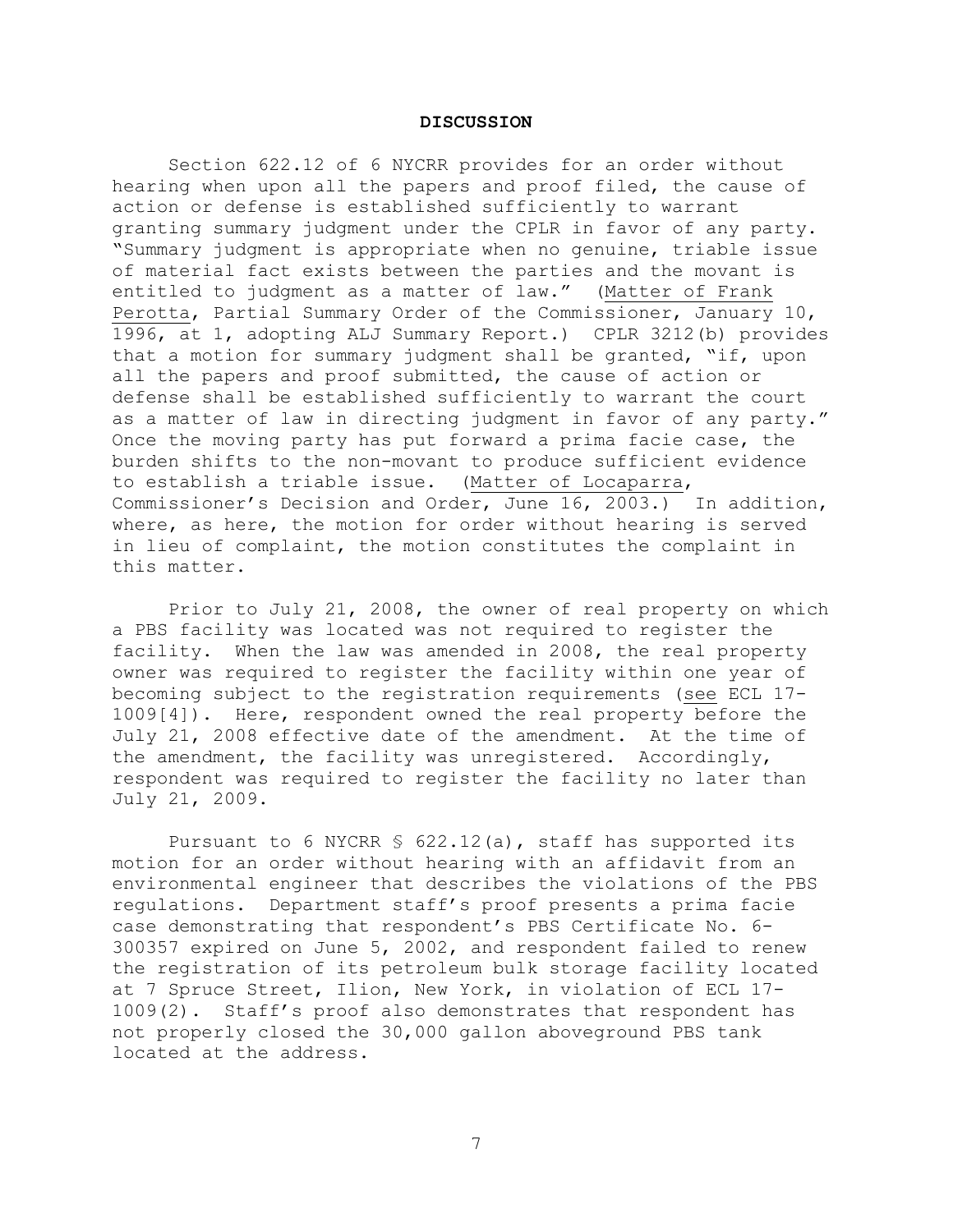Respondent has not submitted any response to the violations alleged by Department staff's motion except to confirm that respondent owns the real property and is an active corporation. Respondent states that due to its financial situation, it cannot comply with a Commissioner's order relating to the PBS tank. That statement, however, does not address the violations alleged by Department staff. Respondent has failed to produce sufficient evidence to establish a triable issue that would require a hearing.

Department staff has met its burden in showing that respondent has not registered the PBS facility or permanently closed the 30,000 gallon aboveground PBS tank. I conclude that respondent is liable for violating ECL 17-1009(2) and 6 NYCRR 613.9(b)(1).

# Penalties

Department staff requests that respondent be assessed a minimum civil penalty of not less than \$60,000 with payment of \$50,000 suspended, provided respondent complies with the Commissioner's order. Staff cites the provisions of ECL 71-1929 that set forth a maximum daily civil penalty of \$37,500 for violations of article 17 or the regulations promulgated pursuant thereto.

Staff also references the penalty range of \$500 to \$5,000 set forth in the Department's Petroleum Bulk Storage Inspection Enforcement Policy (DEE-22) - Penalty Schedule, for settlement of violations of 6 NYCRR 612.2(a) for failure to register a facility. In this proceeding, staff alleges a violation of ECL 17-1009(2) for failure to renew a registration and argues that because it is similar to the violation of  $6$  NYCRR  $612.2(a)$ , a comparable penalty should be applied.

I do not distinguish any difference between a failure to renew a registration under ECL 17-1009(2) and 6 NYCRR  $612.2$ (a)(2). The wording varies slightly, but both require renewal every five years. I conclude that the penalty schedule in DEE-22 related to regulatory violations would also apply to the same statutory violation. Staff also references the penalty range of \$500 to \$5,000 set forth in DEE-22 for settlement of violations of 6 NYCRR 613.9(b)(1) for failure to permanently close an out of service tank.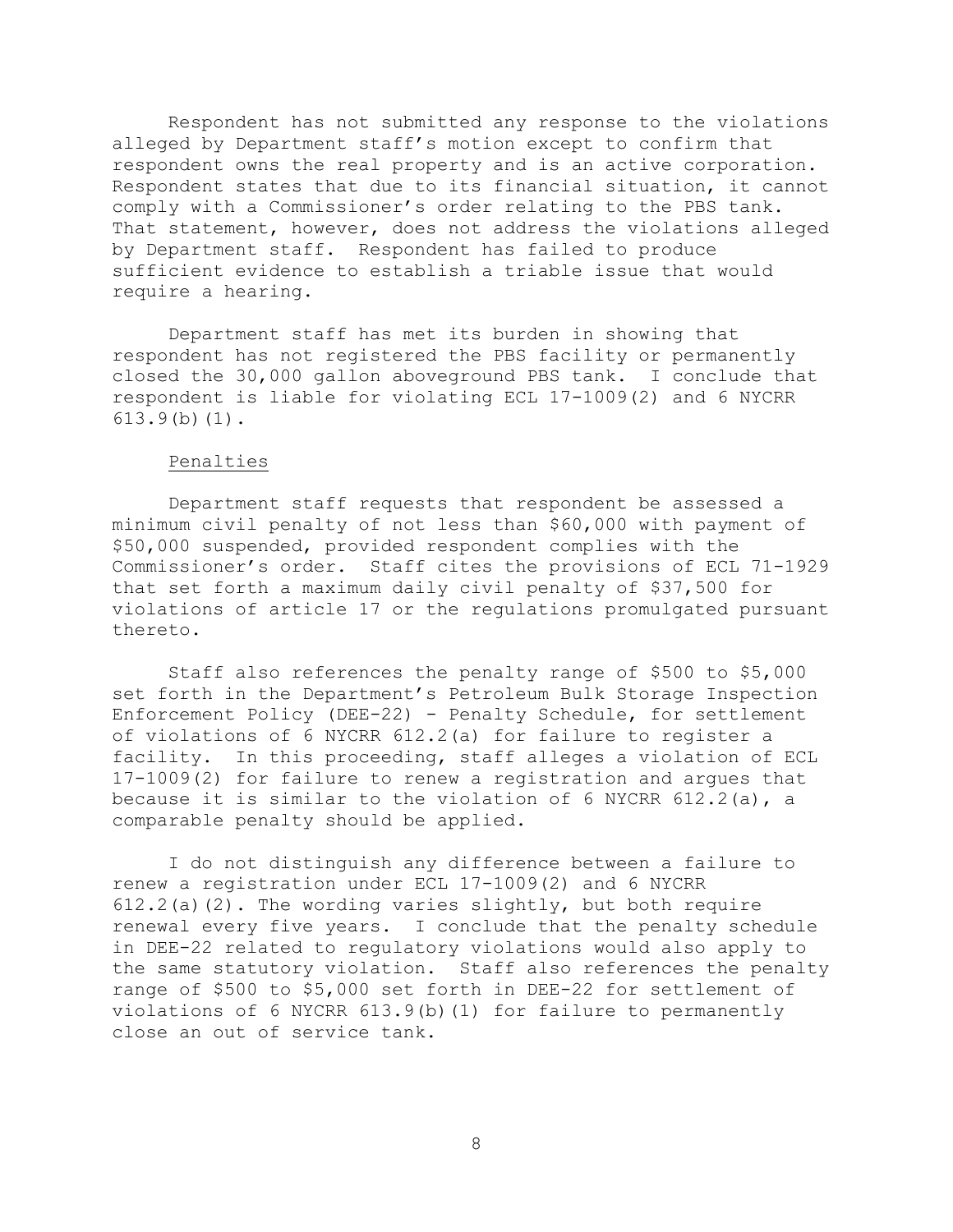Because an administrative proceeding was commenced to address the violations, staff requests that \$5,000 be assessed for each violation.

Staff arrives at its penalty calculation in a manner that is the reverse of standard practice. First, the total penalty must be supported followed by a discussion of any penalty adjustments and suspended portions of the total penalty.<sup>3</sup> Notwithstanding the manner of staff's penalty calculation, I find the record supports the requested total penalty of \$60,000. Respondent failed to register the facility since at least July 21, 2009. Applying the maximum penalty allowed by law, \$37,500 per day of violation, to the period between the July 8, 2014 notice of violation and the date of the service of staff's motion, May 18, 2015 or 314 days results in a maximum penalty of \$11,775,000. The same calculation would apply to respondent's failure to properly close the tank, for a total maximum penalty of \$23,550,000. Additionally, respondent's failure to address either of these violations is an aggravating factor as is the potential harm from a spill or other failure resulting from lack of appropriate maintenance and closure. These factors are further exacerbated by the fact that approximately 10,000 gallons of fuel oil remain in respondent's 30,000 gallon aboveground PBS tank. On this record, I find that a \$60,000 penalty is supported.

Staff's requested suspended penalty of \$50,000 is based on staff's reliance on the three budgetary estimates for permanent tank closure received from respondent's consultant (see Novak Affidavit at ¶ 10). Staff quotes those estimates as being between \$49,050 and \$82,435. Staff references an estimate from TREC Environmental Inc. that totals \$49,050, an estimate from Paragon Environmental Construction, Inc. that totals \$65,900, and an estimate from OP-TECH that staff reads as totaling \$82,435.4 Staff cites DEE-1: Civil Penalty Policy for direction that "the suspended component of the penalty should generally be

L,

<sup>&</sup>lt;sup>3</sup> "The starting point of any penalty calculation should be a computation of the potential statutory maximum for all provable violations." (See DEE-1:Civil Penalty Policy [June 20, 1990].)

<sup>4</sup> The OP-TECH estimate lists a unit cost for fluids removal at \$3.52 per gallon based on 10,000 gallons, which would total \$35,200. It also lists a lump sum estimate for heating the oil, product transfer, tank cleaning, product disposal, tank and building demo and backfilling at \$47,235. Staff added those two amounts for a sum of \$82,435, whereas the estimate could be read so that the \$47,235 includes the \$35,200.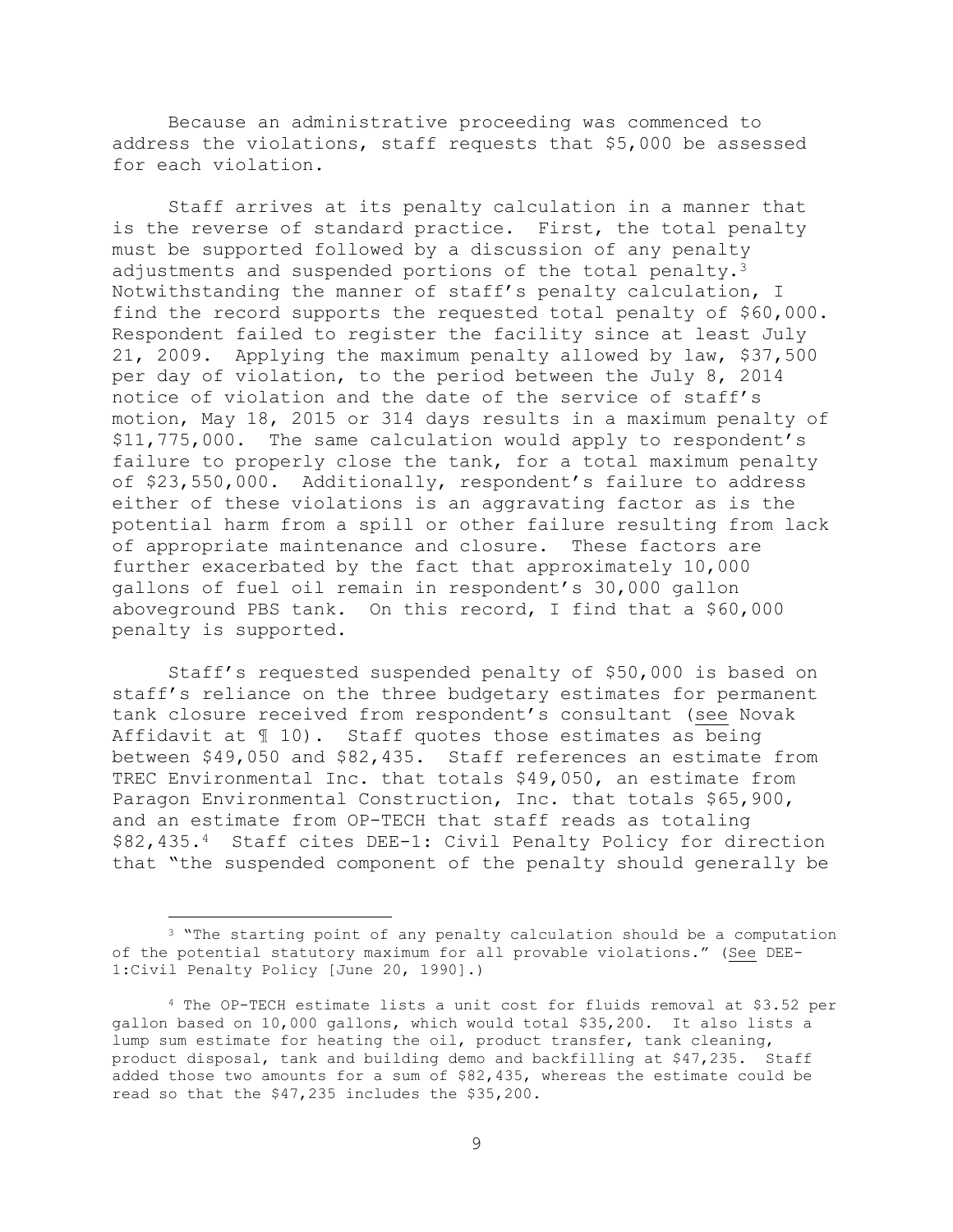somewhat greater than the estimated cost of complying with the order."

Department staff requests a suspended penalty that is barely more than the lowest estimate. This may not prove to be an incentive for respondent to perform the proper closure. Due to the potential harm associated with the continued unmanaged storage of 10,000 gallons of fuel oil and given the range of estimates for permanently closing the tank, I note that a higher penalty is supported, but I refrain from increasing the amount requested by staff.

Accordingly, I find that a civil penalty of \$60,000, with \$50,000 suspended provided respondent complies with the order, is appropriate.

# **CONCLUSIONS OF LAW**

By failing to renew the registration of its PBS facility and failing to permanently close the 30,000 gallon aboveground PBS tank, respondent violated ECL 17-1009(2) and 6 NYCRR 613.9(b)(1).

### **RECOMMENDATIONS**

Based upon the foregoing, I recommend that the Commissioner issue an order:

- 1. granting Department staff's motion for order without hearing pursuant to 6 NYCRR 622.12;
- 2. holding that respondent violated ECL 17-1009(2) by failing to renew the registration of its petroleum bulk storage facility located at 7 Spruce Street, Ilion, New York 13357 on or before July 21, 2009;
- 3. holding that respondent violated 6 NYCRR 613.9(b)(1) by failing to properly close a tank that is permanently out of service;
- 4. directing respondent to pay a civil penalty of sixty thousand dollars (\$60,000) for the above referenced violations, with payment of fifty thousand dollars (\$50,000) of the penalty suspended, conditioned upon